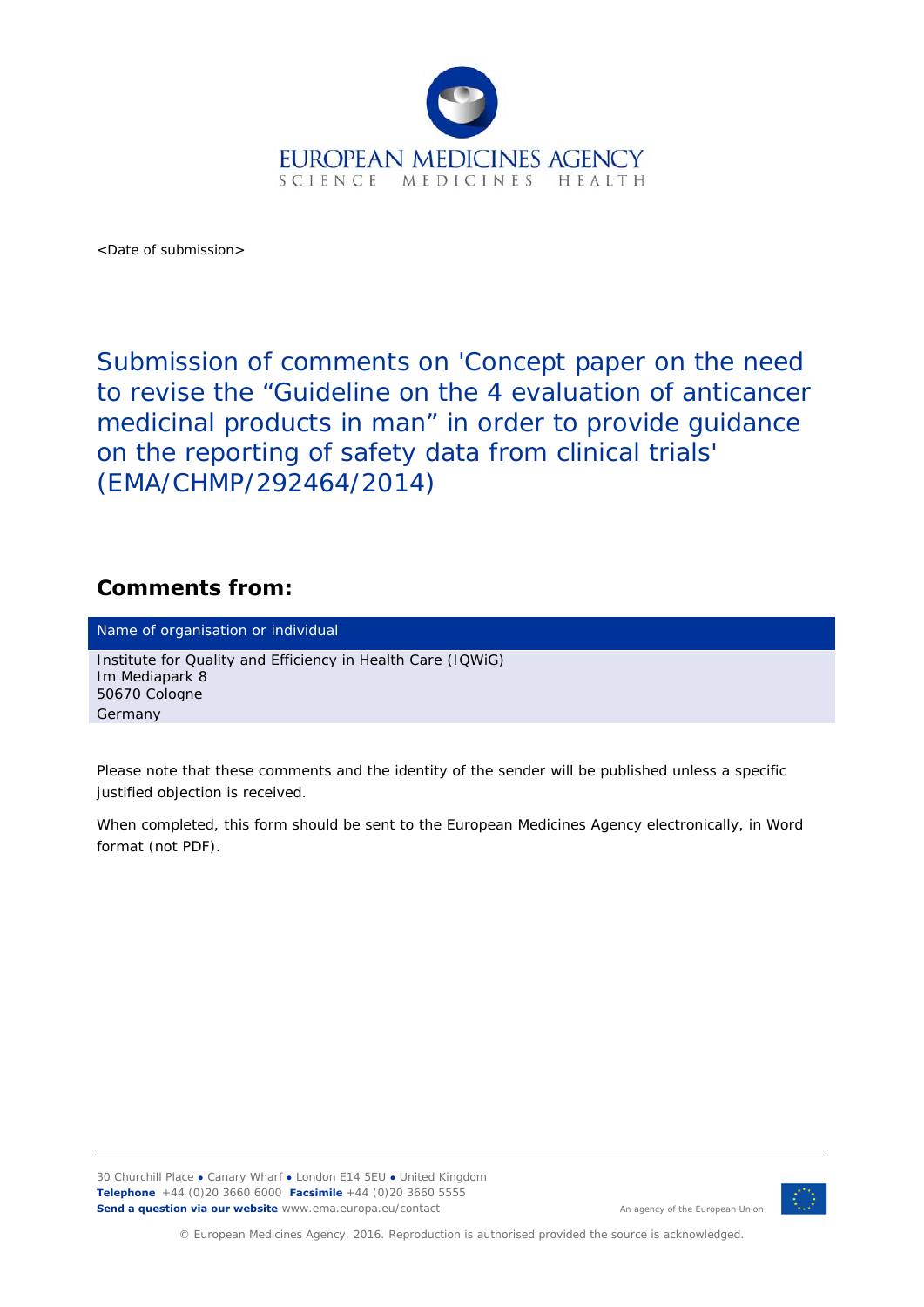## **1. General comments**

| Stakeholder number                 | General comment (if any)                                                                                                                                                                                                                                                                                                                                                                                                                                                                                                                                                                                                                                                                                                                                                 | Outcome (if applicable)         |
|------------------------------------|--------------------------------------------------------------------------------------------------------------------------------------------------------------------------------------------------------------------------------------------------------------------------------------------------------------------------------------------------------------------------------------------------------------------------------------------------------------------------------------------------------------------------------------------------------------------------------------------------------------------------------------------------------------------------------------------------------------------------------------------------------------------------|---------------------------------|
| (To be completed by the<br>Agency) |                                                                                                                                                                                                                                                                                                                                                                                                                                                                                                                                                                                                                                                                                                                                                                          | (To be completed by the Agency) |
|                                    | The plan to revise the "Guideline on the evaluation of anticancer<br>medicinal products in man" with respect to improve the reporting<br>of AEs is strongly supported. We recommend describing the<br>current problems of AE reporting in more detail to give a more<br>clear-cut guidance about the specific issues where the guideline<br>needs improvement.<br>We consider differing follow-up periods between treatment groups<br>(or studies) a specifically important problem, because adverse<br>events frequently cannot be attributed directly and causally to the<br>drug under investigation; this is due to the fact that adverse<br>events are also observed without treatment, are based on the<br>underlying disease or are due to concomitant therapies. |                                 |
|                                    |                                                                                                                                                                                                                                                                                                                                                                                                                                                                                                                                                                                                                                                                                                                                                                          |                                 |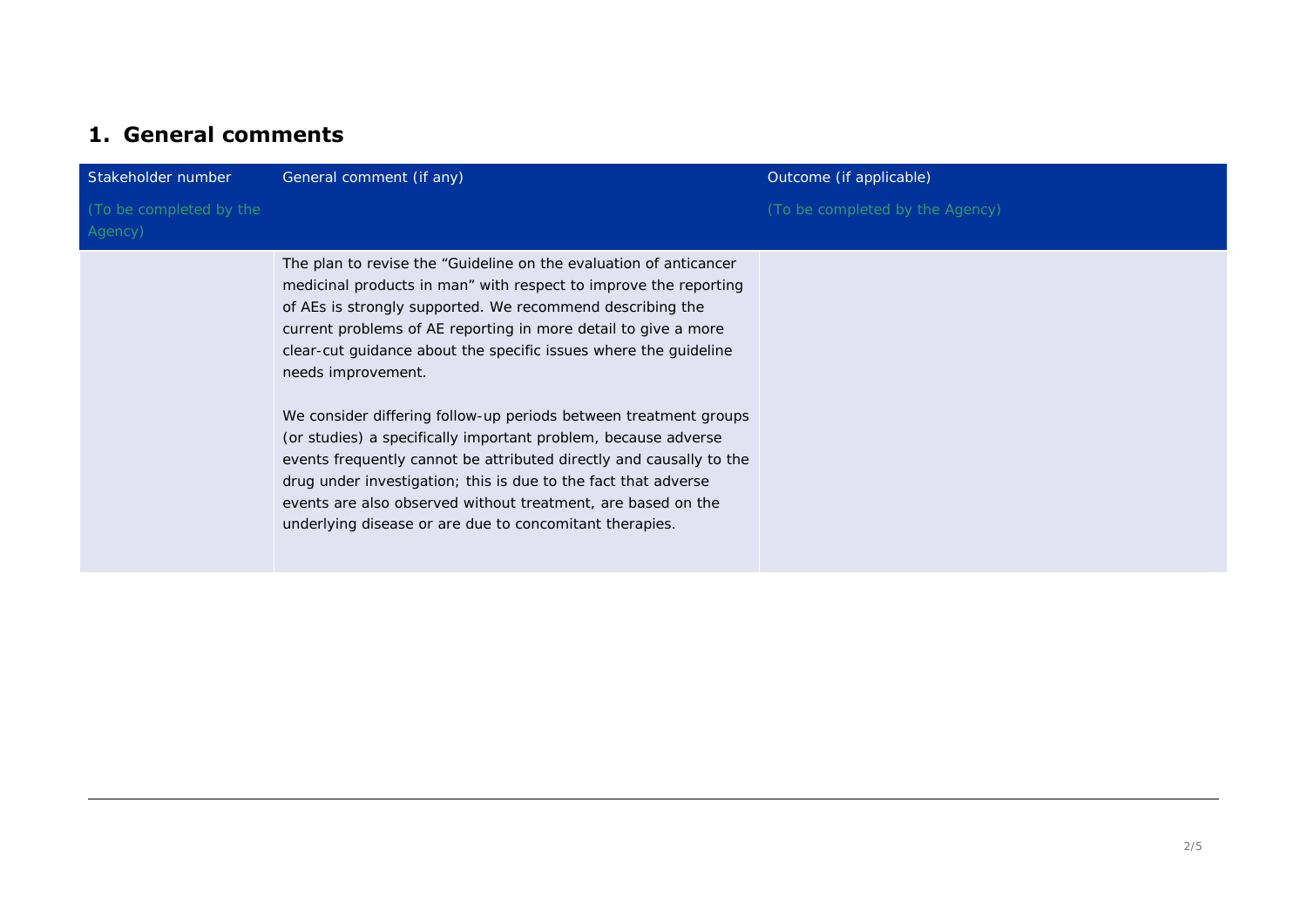## **2. Specific comments on text**

| Line number(s) of<br>the relevant text | Stakeholder number  | Comment and rationale; proposed changes                                                                                                                                                                                                                                                                                                                                                                                                                                                                                                                                                                                                                                                                                                                                                                                                                                                                                                                                                                                                                                                                                                                                                                                                                                                                                                                                                                                                                                                                | Outcome                 |
|----------------------------------------|---------------------|--------------------------------------------------------------------------------------------------------------------------------------------------------------------------------------------------------------------------------------------------------------------------------------------------------------------------------------------------------------------------------------------------------------------------------------------------------------------------------------------------------------------------------------------------------------------------------------------------------------------------------------------------------------------------------------------------------------------------------------------------------------------------------------------------------------------------------------------------------------------------------------------------------------------------------------------------------------------------------------------------------------------------------------------------------------------------------------------------------------------------------------------------------------------------------------------------------------------------------------------------------------------------------------------------------------------------------------------------------------------------------------------------------------------------------------------------------------------------------------------------------|-------------------------|
|                                        | (To be completed by | (If changes to the wording are suggested, they should be highlighted using                                                                                                                                                                                                                                                                                                                                                                                                                                                                                                                                                                                                                                                                                                                                                                                                                                                                                                                                                                                                                                                                                                                                                                                                                                                                                                                                                                                                                             | (To be completed by the |
| (e.g. Lines 20-23)                     | the Agency)         | 'track changes')                                                                                                                                                                                                                                                                                                                                                                                                                                                                                                                                                                                                                                                                                                                                                                                                                                                                                                                                                                                                                                                                                                                                                                                                                                                                                                                                                                                                                                                                                       | Agency)                 |
| $35 - 37$                              |                     | Comment:<br>A difference in treatment length is not only a problem across trials. Differences<br>in treatment length are frequently one of the main problems within a controlled<br>trial, because AE observation often is terminated shortly after end of treatment.<br>As a result the comparison of AE between treatment arms is complicated by<br>different observation periods in the treatment arms within one trial.<br>In cancer trials for example treatment and subsequently AE data collection<br>often is terminated after disease progression (or another competing event). If<br>in a controlled trial there is a difference in time to progression, also AE<br>observation periods will differ. While it is reasonable to stop treatment at<br>progression, AEs data collection should be continued for the complete follow-up<br>which should be comparable between treatment groups. If endpoints are not<br>monitored over the complete (and comparable) follow-up period, it is not<br>possible to analyse treatment effects adequately and the corresponding results<br>thus do not represent a fair comparison of treatment strategies.<br>Proposed change (if any):<br>Add some sentences that a difference in follow-up periods between treatment<br>arms within a trial is a major problem in assessing safety and that AEs should<br>be monitored over the complete and comparable follow-up period in all<br>treatment arms to enable a fair comparison of treatment groups. |                         |
| $35 - 37$                              |                     | Comment:<br>Even if censoring due to a competing event does not lead to different follow-up                                                                                                                                                                                                                                                                                                                                                                                                                                                                                                                                                                                                                                                                                                                                                                                                                                                                                                                                                                                                                                                                                                                                                                                                                                                                                                                                                                                                            |                         |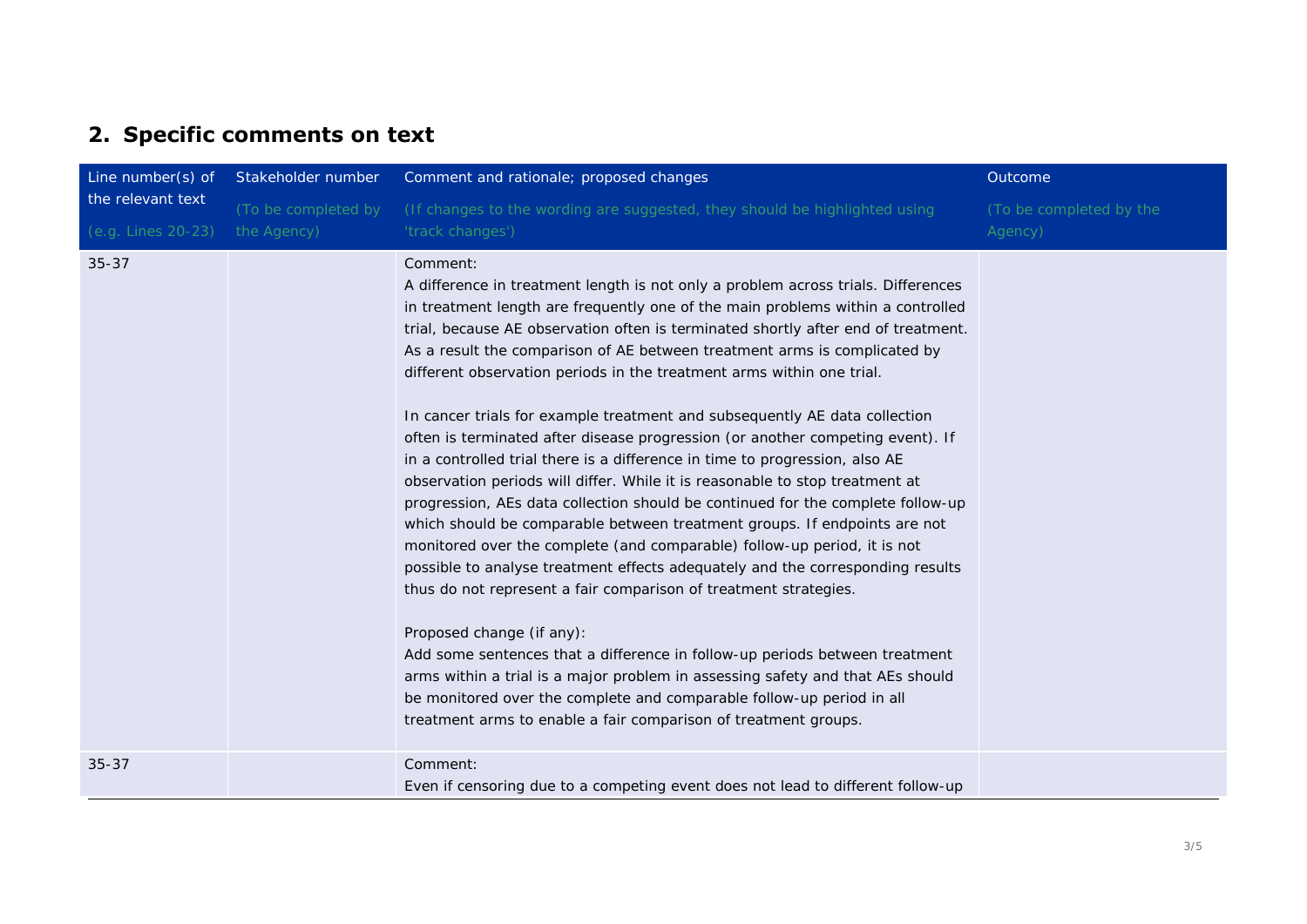| Line number(s) of<br>the relevant text<br>(e.g. Lines 20-23) | Stakeholder number                 | Comment and rationale; proposed changes                                                                                                                                                                                                                                                                                                                                                                                                                                              | Outcome                            |
|--------------------------------------------------------------|------------------------------------|--------------------------------------------------------------------------------------------------------------------------------------------------------------------------------------------------------------------------------------------------------------------------------------------------------------------------------------------------------------------------------------------------------------------------------------------------------------------------------------|------------------------------------|
|                                                              | (To be completed by<br>the Agency) | (If changes to the wording are suggested, they should be highlighted using<br>'track changes')                                                                                                                                                                                                                                                                                                                                                                                       | (To be completed by the<br>Agency) |
|                                                              |                                    | times the presence of competing events is still a problem, because the usual<br>Kaplan-Meier method leads to biased estimations of absolute risks.<br>Proposed change (if any):<br>Add the fact that AEs are always subject to competing risks and that neither<br>simple incidence proportions nor Kaplan-Meier estimates of AE occurrence<br>should be used. The application of appropriate survival time methods for<br>competing risks is required.                              |                                    |
| $35 - 37$                                                    |                                    | Comment:<br>It is not mentioned that the presence of recurrent events reveals further<br>problems.<br>Proposed change (if any):<br>Add the fact that the use of appropriate survival time methods for recurrent<br>events is required if multiple events in single patients are counted.                                                                                                                                                                                             |                                    |
| Lines 32-40                                                  |                                    | Comment:<br>Some of the problems addressed in the Problem statement seem to be less<br>relevant for controlled trials but specifically relevant for single arm trials (e.g.<br>add-on designs). It might be helpful to distinguish between general problems<br>(relevant in both controlled and single arm trials) and problems specifically<br>important for single arm trials.<br>Proposed change (if any):<br>Please describe specific problems resulting from single arm trials. |                                    |
| <b>Lines 42-43</b>                                           |                                    | Comment:<br>Aiming at improving the understanding of a drug's tolerability by addressing AE<br>reporting might result in the misunderstanding, that the problems could be                                                                                                                                                                                                                                                                                                            |                                    |